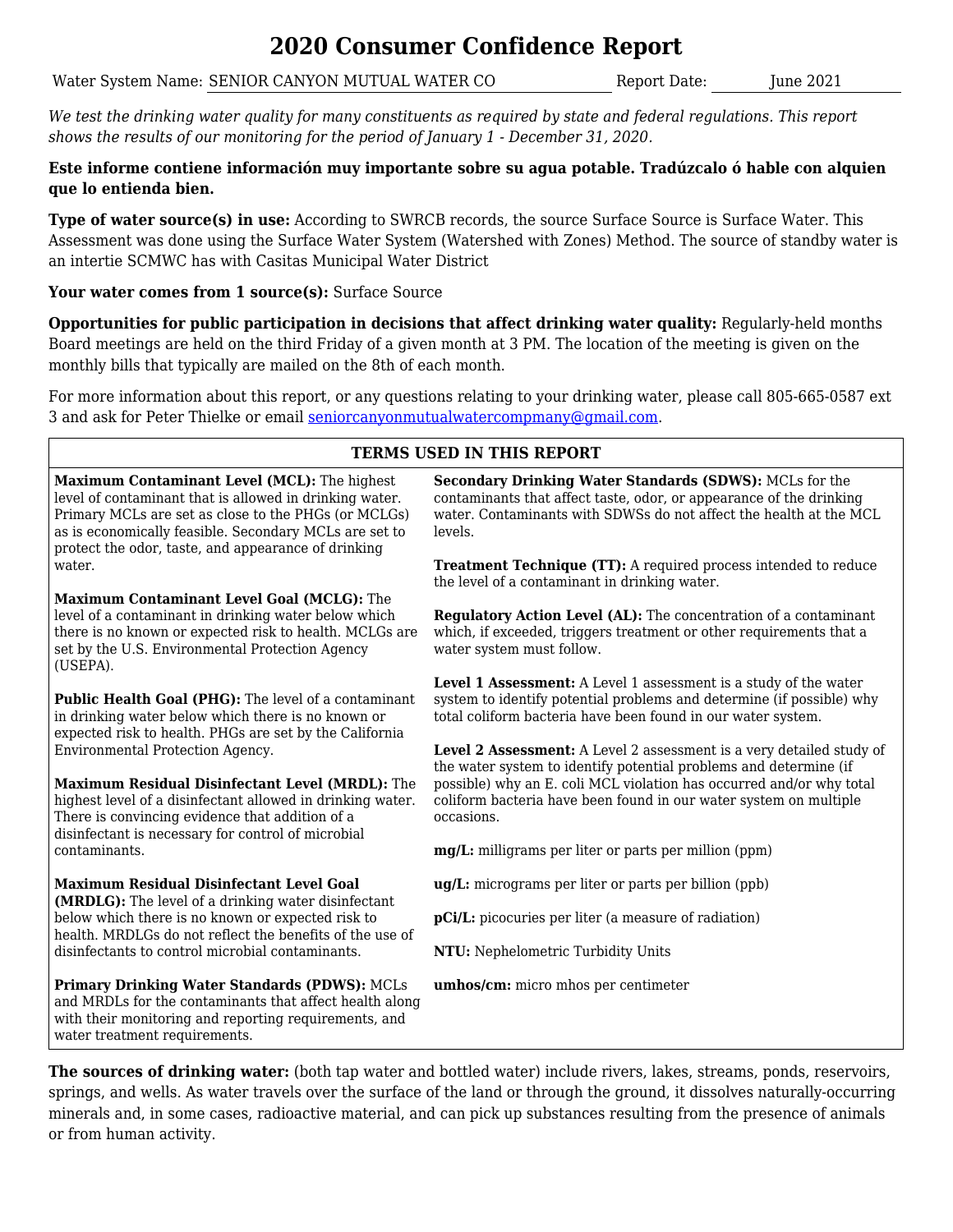### **Contaminants that may be present in source water include:**

- *Microbial contaminants,* such as viruses and bacteria, that may come from sewage treatment plants, septic systems, agricultural livestock operations, and wildlife.
- *Inorganic contaminants,* such as salts and metals, that can be naturally-occurring or result from urban stormwater runoff, industrial or domestic wastewater discharges, oil and gas production, mining, or farming.
- *Pesticides and herbicides,* that may come from a variety of sources such as agriculture, urban stormwater runoff, and residential uses.
- *Organic chemical contaminants,* including synthetic and volatile organic chemicals, that are by-products if industrial processes and petroleum production, and can also come from gas stations, urban stormwater runoff, agricultural application, and septic systems.
- *Radioactive contaminants,* that can be naturally-occurring or be the result of oil and gas production and mining activities.

**In order to ensure that tap water is safe to drink,** the USEPA and the State Water Resource Control Board (State Water Board) prescribe regulations that limit the amount of certain contaminants in water provided by public water systems. State Water Board regulations also establish limits for contaminants in bottled water that provide the same protection for public health.

**Tables 1, 2, 3, 4, 5 and 6 list all of the drinking water contaminants that were detected during the most recent sampling for the constituent.** The presence of these contaminants in the water does not necessarily indicate that the water poses a health risk. The State Water Board allows us to monitor for certain contaminants less than once per year because the concentrations of these contaminants do not change frequently. Some of the data, though representative of the water quality, are more than one year old.

| Table 1 - SAMPLING RESULTS SHOWING THE DETECTION OF COLIFORM BACTERIA     |                                                                    |                                         |                                              |                                           |                                  |  |  |  |
|---------------------------------------------------------------------------|--------------------------------------------------------------------|-----------------------------------------|----------------------------------------------|-------------------------------------------|----------------------------------|--|--|--|
| Microbiological<br><b>Contaminants</b><br>(complete if bacteria detected) | Highest No. of Detections                                          | No. of<br>Months in<br><b>Violation</b> | <b>MCL</b>                                   |                                           | MCLG Typical Sources of          |  |  |  |
| Total Coliform Bacteria                                                   | no more than 1<br>$1/m0$ .<br>positive monthly<br>(2020)<br>sample |                                         | $\Omega$                                     | Naturally present in the<br>lenvironment. |                                  |  |  |  |
| Fecal coliform and E. coli                                                | $1/m0$ .<br>(2020)                                                 |                                         | no more than 1<br>positive monthly<br>sample |                                           | Human and animal fecal<br>waste. |  |  |  |

Any violation of MCL, AL or MRDL is highlighted. Additional information regarding the violation is provided later in this report.

| <b>Table 2 - SAMPLING RESULTS FOR SODIUM AND HARDNESS</b>  |                    |                                     |                               |            |                      |                                                                                                                               |  |
|------------------------------------------------------------|--------------------|-------------------------------------|-------------------------------|------------|----------------------|-------------------------------------------------------------------------------------------------------------------------------|--|
| Chemical or<br><b>Constituent</b><br>(and reporting units) | <b>Sample Date</b> | Average<br>Level<br><b>Detected</b> | Range of<br><b>Detections</b> | <b>MCL</b> | <b>PHG</b><br>(MCLG) | <b>Typical Sources of Contaminant</b>                                                                                         |  |
| Sodium (mg/L)                                              | (2020)             | 28                                  | n/a                           | none       | none                 | Salt present in the water and is generally<br>naturally occurring                                                             |  |
| Hardness(mg/L)                                             | (2020)             | 351                                 | n/a                           | none       | none                 | Sum of polyvalent cations present in the<br>water, generally magnesium and<br>calcium, and are usually naturally<br>occurring |  |

| Table 3 - DETECTION OF CONTAMINANTS WITH A PRIMARY DRINKING WATER STANDARD |                    |                                     |                               |               |                                 |                                                                                                                                     |  |  |
|----------------------------------------------------------------------------|--------------------|-------------------------------------|-------------------------------|---------------|---------------------------------|-------------------------------------------------------------------------------------------------------------------------------------|--|--|
| Chemical or<br><b>Constituent</b><br>$\alpha$ (and reporting units)        | <b>Sample Date</b> | Average<br>Level<br><b>Detected</b> | Range of<br><b>Detections</b> | MCL<br>[MRDL] | <b>PHG</b><br>(MCLG)<br>[MRDLG] | <b>Typical Sources of Contaminant</b>                                                                                               |  |  |
| $\parallel$ Fluoride (mg/L)                                                | (2020)             | 0.2                                 | n/a                           |               |                                 | Erosion of natural deposits; water<br>additive that promotes strong teeth;<br>discharge from fertilizer and<br>laluminum factories. |  |  |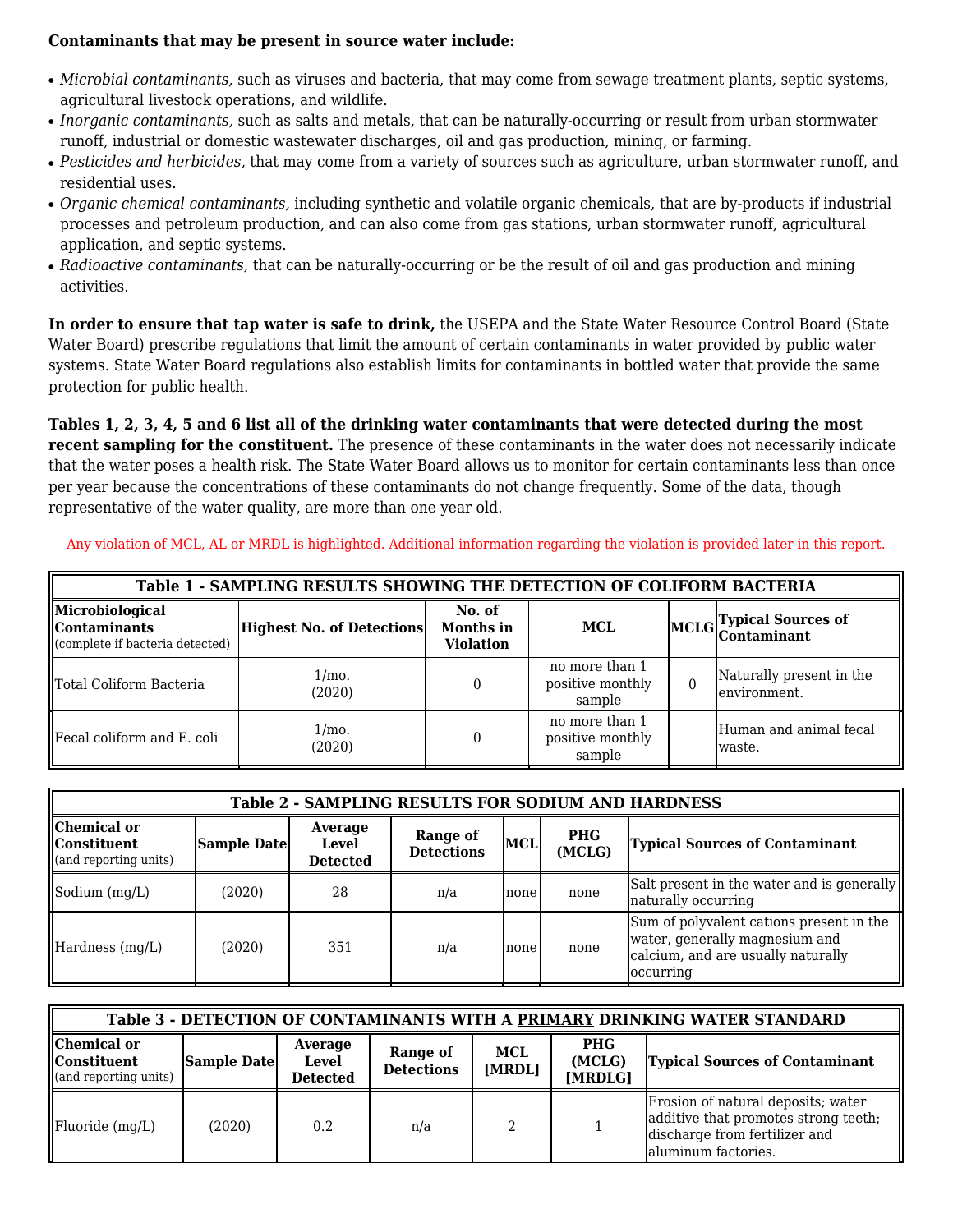| Lead $\left(\frac{uq}{L}\right)$ | 12020) | 14.3 | n/a | 0.2 | Internal corrosion of household water<br>plumbing systems; discharges from<br>industrial manufacturers, erosion of<br>Inatural deposits |
|----------------------------------|--------|------|-----|-----|-----------------------------------------------------------------------------------------------------------------------------------------|
| Gross Alpha (pCi/L)              | (2015) |      | n/a | (0) | Erosion of natural deposits.                                                                                                            |

| Table 4 - DETECTION OF CONTAMINANTS WITH A SECONDARY DRINKING WATER STANDARD |                    |                                     |                               |            |                      |                                                                 |  |  |  |
|------------------------------------------------------------------------------|--------------------|-------------------------------------|-------------------------------|------------|----------------------|-----------------------------------------------------------------|--|--|--|
| Chemical or<br>llConstituent<br>(and reporting units)                        | <b>Sample Date</b> | Average<br>Level<br><b>Detected</b> | Range of<br><b>Detections</b> | <b>MCL</b> | <b>PHG</b><br>(MCLG) | <b>Typical Sources of Contaminant</b>                           |  |  |  |
| Chloride(mg/L)                                                               | (2020)             | 6                                   | n/a                           | 500        | n/a                  | Runoff/leaching from natural<br>deposits; seawater influence    |  |  |  |
| Specific Conductance<br>$\mathsf{I}$ (umhos/cm)                              | (2020)             | 831                                 | n/a                           | 1600       | n/a                  | Substances that form ions when in<br> water; seawater influence |  |  |  |
| $\blacksquare$ Sulfate $(mg/L)$                                              | (2020)             | 22.7                                | n/a                           | 500        | n/a                  | Runoff/leaching from natural<br>deposits; industrial wastes     |  |  |  |
| Total Dissolved Solids<br>$\log/L$                                           | (2020)             | 590                                 | n/a                           | 1000       | n/a                  | Runoff/leaching from natural deposits                           |  |  |  |
| Turbidity (NTU)                                                              | (2020)             | 0.2                                 | n/a                           | 5          | n/a                  | Soil runoff                                                     |  |  |  |

| <b>Table 5 - ADDITIONAL DETECTIONS</b>                       |        |                                         |                               |                           |                                          |  |  |  |  |
|--------------------------------------------------------------|--------|-----------------------------------------|-------------------------------|---------------------------|------------------------------------------|--|--|--|--|
| Chemical or Constituent Sample Date<br>(and reporting units) |        | <b>Average Level</b><br><b>Detected</b> | Range of<br><b>Detections</b> | <b>Notification Level</b> | <b>Typical Sources of</b><br>Contaminant |  |  |  |  |
| $\alpha$ calcium $(mg/L)$                                    | (2020) | 101                                     | n/a                           | n/a                       | ln/a                                     |  |  |  |  |
| Magnesium (mg/L)                                             | (2020) | 24                                      | n/a                           | n/a                       | ln/a                                     |  |  |  |  |
| pH (units)                                                   | (2020) | 7.1                                     | n/a                           | n/a                       | ln/a                                     |  |  |  |  |
| Alkalinity (mg/L)                                            | (2020) | 190                                     | n/a                           | n/a                       | ln/a                                     |  |  |  |  |
| Aggressiveness Index                                         | (2020) | 11.8                                    | n/a                           | n/a                       | ln/a                                     |  |  |  |  |
| Langelier Index                                              | (2020) | $-0.1$                                  | n/a                           | n/a                       | ln/a                                     |  |  |  |  |

| Table 6 - DETECTION OF DISINFECTANT/DISINFECTANT BYPRODUCT RULE           |             |                                            |                               |               |                      |     |                                              |  |
|---------------------------------------------------------------------------|-------------|--------------------------------------------|-------------------------------|---------------|----------------------|-----|----------------------------------------------|--|
| Chemical or<br><b>I</b> Constituent<br>$\mathbf{u}$ (and reporting units) | Sample Date | Average<br><b>Level</b><br><b>Detected</b> | Range of<br><b>Detections</b> | MCL<br>(MRDL) | <b>PHG</b><br>(MCLG) |     | Violation Typical Sources of                 |  |
| Total Trihalomethanes<br>$\parallel$ (TTHMs) (ug/L)                       | (2020)      | 41                                         | $24 - 41$                     | 80            | n/a                  | lNo | By-product of drinking<br>water disinfection |  |
| Haloacetic Acids (five)<br>(ug/L)                                         | (2020)      | 51                                         | $25 - 51$                     | 60            | n/a                  | lNo | By-product of drinking<br>water disinfection |  |

# **Additional General Information on Drinking Water**

Drinking water, including bottled water, may reasonably be expected to contain at least small amounts if some contaminants. The presence of contaminants does not necessarily indicate that the water poses a health risk. More information about contaminants and potential health effects can be obtained by calling the USEPA's Safe Drinking Water Hotline (1-800-426-4791).

Some people may be more vulnerable to contaminants in drinking water than the general population. Immunocompromised persons such as persons with cancer undergoing chemotherapy, persons who have undergone organ transplants, people with HIV/AIDS or other immune system disorders, some elderly, and infants can be particularly at risk from infections. These people should seek advice about drinking water from their health care providers. USEPA/Centers for Disease Control (CDC) guidelines on appropriate means to lessen the risk of infection by *Cryptosporidium* and other microbial contaminants are available from the Safe Drinking Water Hotline (1-800-426- 4791).